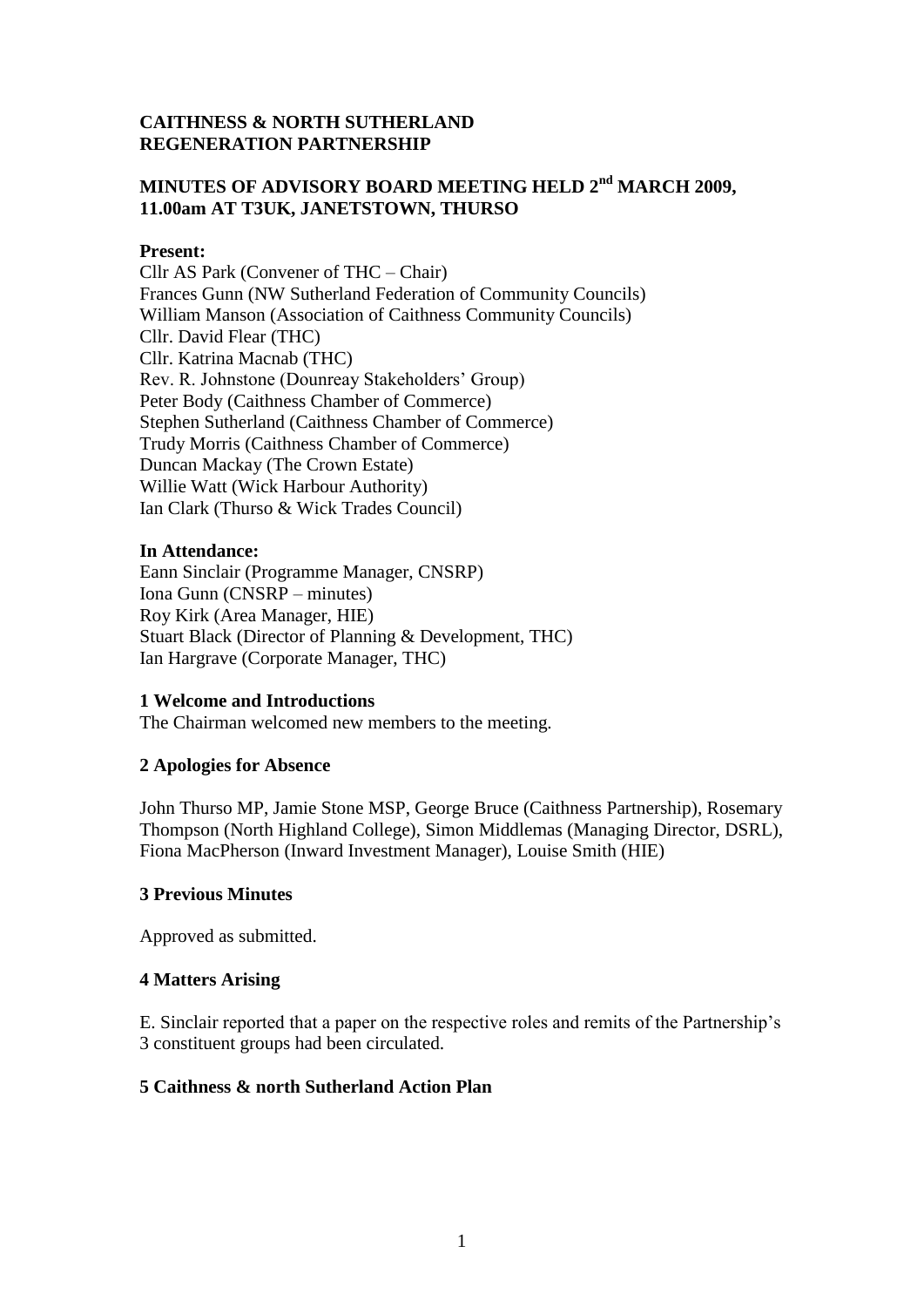### **6 Caithness & North Sutherland Action Plan**

E. Sinclair described two papers before the members: the programme manager Update and the draft of Snapshot 6 of the Action Plan. He reported on progress with the Action Plan. It was felt that in general progress continued to be made, but the pace of delivery continued to cause some concern. W. Watt referred to several comments from potential developers of marine energy devices who felt that not enough progress was being made with the development of the Pentland Firth, both in terms of infrastructure (grid etc) and access to finance, and that this may influence them to seek other areas in the world. It was felt that THC's Planning service might have an influence on the development of both Scrabster and Wick harbours, and in particular upon use of transportation methods to move materials. W. Watt felt that manufacturers will dictate the types of transport used, and that efforts should be made to influence them. He cited Tesco being influenced to use sea transport for construction materials. S. Black agreed to raise this within the Planning service as an issue. **ACTION S. Black**

E. Sinclair described how he had highlighted changes to the individual items in the plan since December's meeting, and also highlighted potential changes in priority on issues such as access to finance in the light of the current economic climate. It was generally agreed that more needed to be done to raise awareness of the routes to finance. T. Morris spoke of the Chamber of Commerce's plans to bring banking representatives north to discuss finance issues (**ACTION: T. Morris**), and R. Kirk described HIE's ongoing programme of measures to help businesses. It was also agreed that with the imminent transfer of responsibilities from HIE to The Highland Council that more should be done to ensure that businesses were aware of the detail of these arrangements (**ACTION: R. Kirk, S. Black**).

The Chairman then proposed that the meeting look at each of the current actions in the Plan and discuss both progress and any issues requiring further action. The main items discussed were as follows:

Scrabster Harbour: Scrabster Harbour Trust is currently working on its detailed plans for the phased development of the Harbour. It is also currently recruiting a replacement for Sandy Mackie. The 3 actions currently in the Plan are not yet detailed enough. ES agreed to liaise with SHT to develop detailed workstreams. **ACTION: E. SINCLAIR**

Wick Harbour: W. Watt reported that the Wick marina was expected to be open for this year's HarbourFest which is being held on 26-28 June. However, W. Watt was also keen to highlight that Wick harbour also expected to play a role in the marine renewables industry. To enable the harbour to develop its capacity in this respect it is vital that the structural condition of the south River Pier is addressed. D. Flear highlighted the urgency of this, and wondered if pressure could be brought to bear to include it in THC's Capital Plan. ES agreed to follow this issue up with Neil Gillies of the Council's TEC services team. **ACTION: E. SINCLAIR** A further expected phase of development at the Harbour will be onshore waterfront developments. R. Kirk acknowledged that current finaincial climate was not favourable for inward leisure investment, but agreed that the development of a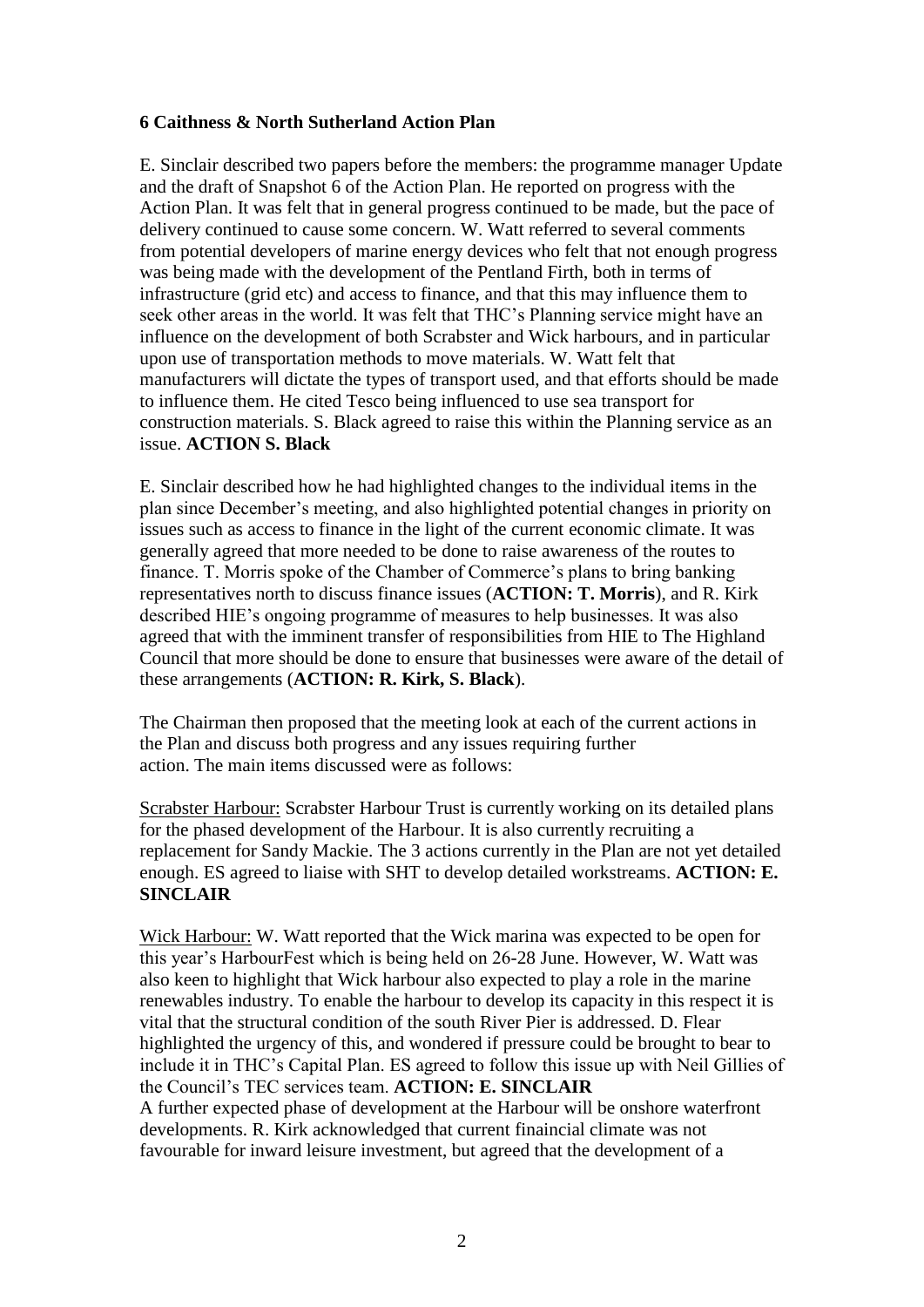physical masterplan for the area should be a priority once this year's HarbourFest was completed. **ACTION: R. Kirk**

Pentland Firth: D. Mackay updated on recent developments, focusing on the real progress made over the past 12 months. The Crown Estate's announcement that 38 companies/ consortia had reached the current stage of tendering in the sea-bed leasing process was indicative of the global interest in the area. Lease agreements will be signed by late summer. He agreed that the development of onshore infrastructure and access to capital were the key drivers for the next few months. He felt that the urgency of the need to tackle the issue of Grid connections was now accepted at both Holyrood and Westminster, and was also being influenced by the need to find grid solutions for Round 3 of Offshore Wind leases. However, a key issue for transmission companies such as Scottish & Southern has been legislative blocks preventing infrastructure work being carried out in advance of demand. This was beginning to change, but continuing influence was required to push it forward. W. Watt questioned whether more local control of the Dounreay-Beauly power line could be brought back under more localised control. D. Mackay said it was unclear what would happen. R Kirk said that HIE was about to publish a grid study identifying some actions that could be undertaken. S. Black pointed to a recent Highland Council meeting at which Scottish & Southern had made a presentation on Grid issues, available on the council's website at

[http://www.highland.gov.uk/yourcouncil/committees/strategiccommittees/planningen](http://www.highland.gov.uk/yourcouncil/committees/strategiccommittees/planningenvironmentanddevelopmentcommittee/2009-01-21-ped-min.htm) [vironmentanddevelopmentcommittee/2009-01-21-ped-min.htm](http://www.highland.gov.uk/yourcouncil/committees/strategiccommittees/planningenvironmentanddevelopmentcommittee/2009-01-21-ped-min.htm)

It was strongly felt that these were issues that should be flagged up to the Executive Board. **ACTION E. SINCLAIR** to raise at Executive Board meeting on 17<sup>th</sup> March.

I. Hargrave spoke of the impending changes to the Pentland Firth project structure. HIE will take the lead on the project, and will maintain a groups of stakeholders. R. Kirk said that a revised work programme would be available soon. **ACTION: R. KIRK** to circulate programme when available.

The potential effects of other Highland fabrication yards such as Arnish, Nigg etc on the local area was also discussed. It was agreed that whilst there was room for complementary working, local sites needed to position themselves as key to the development of tidal in particular.

Caithness Engineering: E. Sinclair reported that he continued to work with a small group of local and regional representatives to discuss enhanced skills provision for engineering. HIE was currently carrying out a piece of work to establish engineering and science provision in primary 6/7 and S1/2 in high schools in the area. R. Kirk also highlighted ongoing work with local engineering companies via growth plans. A meeting of this group is planned for late March and E. Sinclair will circulate actions from the group as they are agreed. **ACTION: E.SINCLAIR**

Chamber of Commerce: T. Morris outlined her early work to generate new members. Providing an umbrella for presence at All Energy in Aberdeen, taking a lead on town centre regeneration were discussed.

Dounreay "spin-outs": E. Sinclair updated on general progress with the process of identifying and working with site-based units seen to have business potential. Current indications are that around 80 jobs could be involved in this. It was agreed that it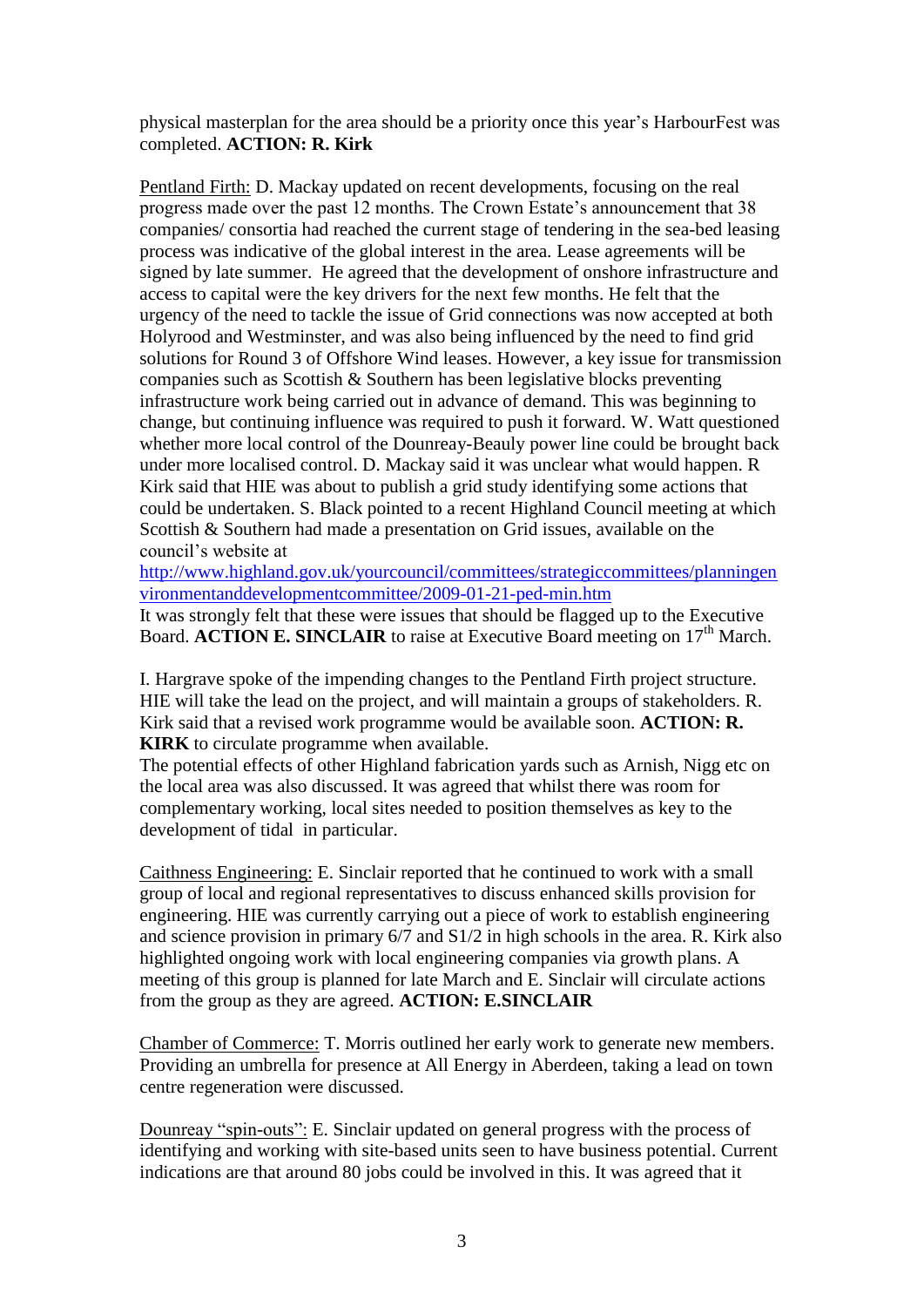would be useful to have a fuller update on this at the next meeting. **ACTION: DSRL** to update.

Transport: The outcome of the Strategic Transport Projects Review was disappointing for the north, with only one mention of potential work north of Inverness: safetybased improvements on the A9. However, discussions continue over the feasibility of a low-level road solution at Berriedale. A full feasibility study would be the next step for this, and it was understood that this was with Ministers at present. E. Sinclair said that the Caithness Transport Forum had met the previous week and identified Berriedale as a key priority project. He also pointed to plans for bus transport enhancements by Stagecoach on both their Caithness-Inverness service and the local Caithness services.

Access to capital: It was agreed that this should be a priority in the current climate. NHRF remains a key provider of loan finance. It was agreed that access to information on other sources of support was important to capture. The launch of the Business Gateway in April was agreed as a key action. **ACTION: E. SINCLAIR TO DRAFT ACTIONS.**

National Nuclear Archive: E. Sinclair updated members. Responsibility for the project had now come back to the NDA Forss team, who have asked DSRL to take the project forward. A scoping exercise is currently being carried out, and details should be known by June. The project's completion date has, however, slipped. DSRL has agreed to provide regular updates on progress from now on. **ACTION: DSRL**

## **7 Inward Investment update**

R. Kirk gave an update on the range of cases currently being pursued by F. MacPherson. He spoke about the encouraging progress being made within the energy sector (discussed earlier in the meeting). There are specific discussions taking place on ideas such as the "blue data centre" which can use power generated form the Firth even before Grid issues are resolved. Also plans to create a post to market the area's engineering skills nationally and internationally via an engineering consortium. This would help further enhance the area's inward investment "portfolio" for companies being targeted for relocation to the area.

#### **9 Any Other Business**

R. Johnstone said that the Moderator of the General Assembly of the Church of Scotland was coming to Caithness in October 2009. He wondered if a programme of events could be suggested to highlight the work going on in the area. **ACTION: E. SINCLAIR** to draft ideas for programme and liaise with R. Johnstone.

D. Flear spoke of the excellent film in Caithness Horizons that promotes the whole county of Caithness. He felt it would be useful as a stand-alone DVD to help promote the area at events. R. Kirk offered to investigate this with P. Cariss at Caithness Horizons. **ACTION: R. KIRK**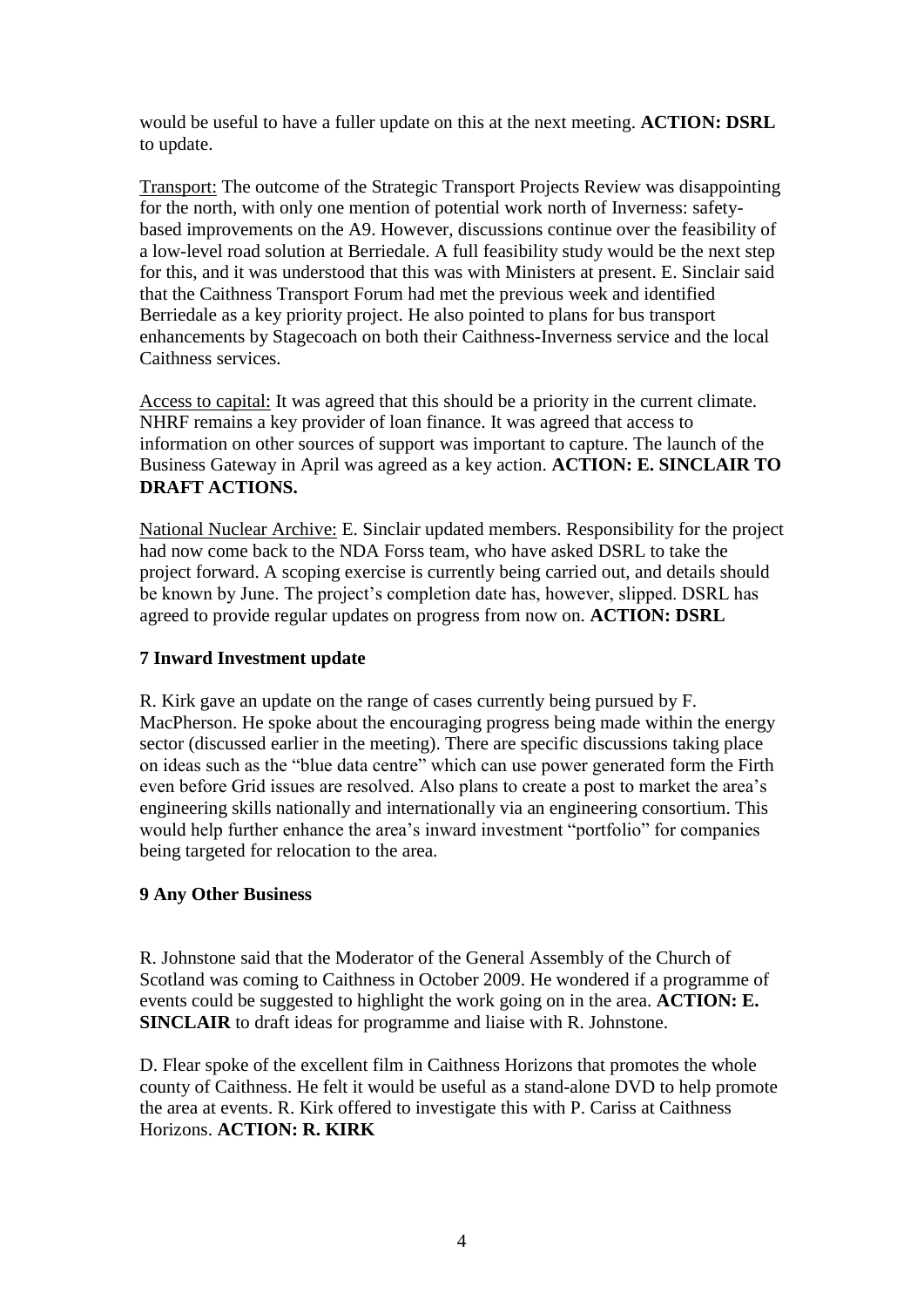W. Manson spoke about issues relating to the provision of apprentice places in the area. It was felt that with DSRL's apprenticeship scheme closing in a few years there would be increasing pressures to find solutions. There was a feeling that whilst a new engineering centre at North Highland College was planned there was still an issue about the classroom/ workplace balance for apprentices. W. Watt spoke of the previous joint scheme developed by local engineering companies, and suggested it would still work well, and would be more in tune with the needs of companies.

F. Gunn highlighted the Sutherland Summit planned for April. Scottish Government ministers Jim Mather and Roseanna Cunningham will attend, and it will be a chance to raise awareness of issues affecting Sutherland. She extended an invitation to members. **ACTION: F.GUNN** to forward details to E. Sinclair for circulation.

E. Sinclair highlighted plans to change the direction of the Caithness Partnership, towards project delivery at community level. G. Bruce had asked for the views of the members on this issue, in advance of applying for LEADER funding for the proposal. E. Sinclair felt that it did not duplicate any aspect of the Regeneration Partnership's work, and D. Flear confirmed that it had been supported by Caithness Councillors.

The role of the press at meetings such as this was briefly discussed. There was a general view that without press attendance much more was discussed than would otherwise have been. E. Sinclair agreed to raise at Exec Board and speak to I. Grant. **ACTION E. SINCLAIR**

## **10 Date of Next meeting**

1<sup>st</sup> June 2009, Caithness Horizons, Thurso.

## **Actions List**

| <b>Action</b>              | <b>Due Date</b>    | <b>Responsible Person</b> |
|----------------------------|--------------------|---------------------------|
| Raise issue of alternative | Asap               | S. Black                  |
| transport methods for      |                    |                           |
| materials for marine       |                    |                           |
| industry with THC          |                    |                           |
| Planning service           |                    |                           |
| Bring banking              | Asap               | T. Morris                 |
| representatives north to   |                    |                           |
| discuss finance issues     |                    |                           |
| Disseminate information    | By $27th$ March 09 | R. Kirk/ S. Black         |
| on Business Gateway        |                    |                           |
| launch                     |                    |                           |
| Liaise with Scrabster HT   | Asap               | E. Sinclair               |
| to develop detailed        |                    |                           |
| workstreams                |                    |                           |
| Raise issue of structural  | By $27th$ March    | E. Sinclair               |
| condition of the Wick      |                    |                           |